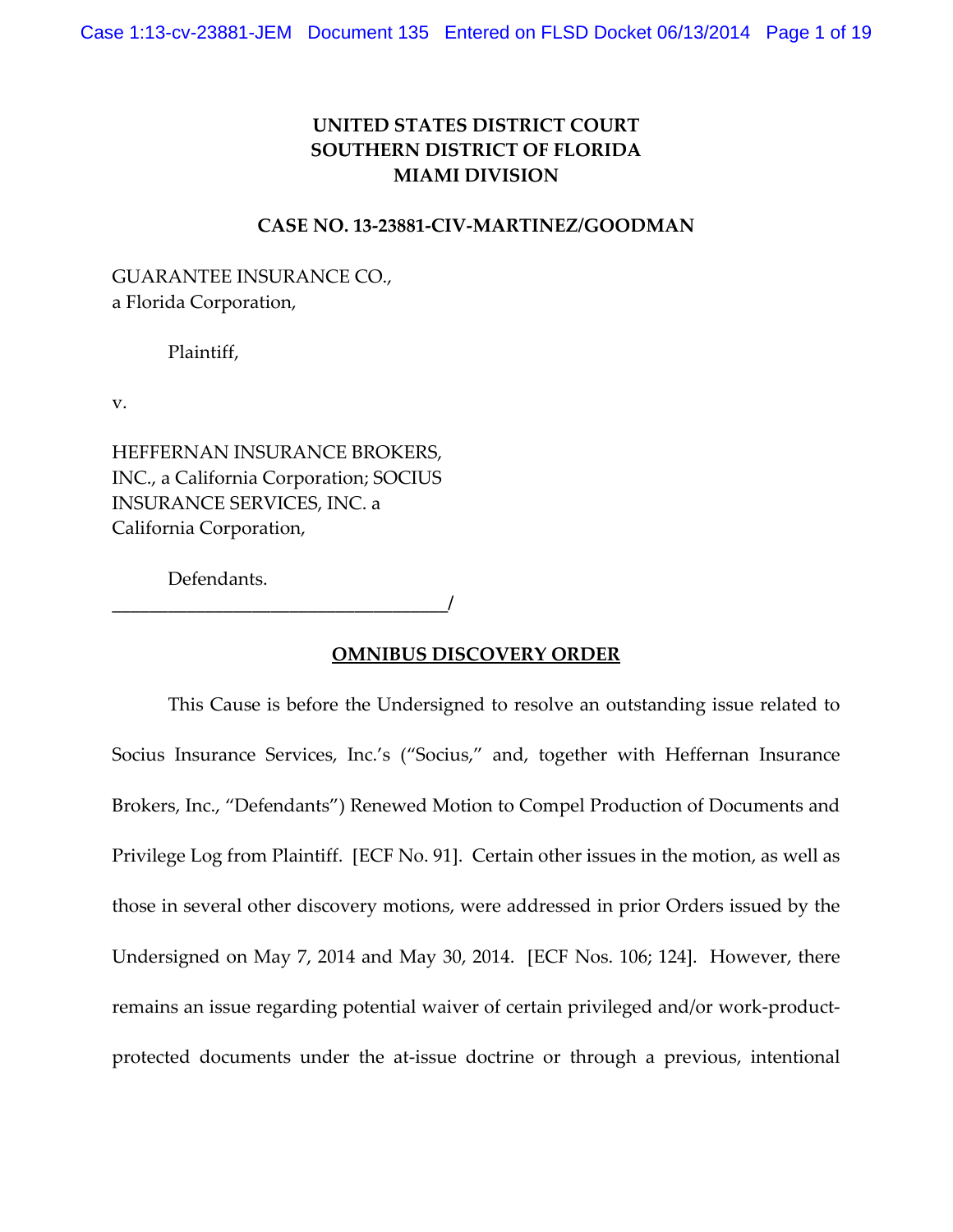disclosure of a potentially privileged attorney‐client communication containing extensive attorney work product. This Order addresses those waiver theories.<sup>1</sup>

In short, the Undersigned finds that Plaintiff has not waived either the attorney‐ client privilege or work product protection by placing causation at issue in this case. However, by disclosing an opinion letter from counsel containing extensive analysis of the underlying state litigation (the settlement of which led to this current litigation), Plaintiff has waived the attorney‐client privilege for communications on that same specific subject matter (as described and defined below) and any work product protection that letter would otherwise be afforded—but not the work product protection afforded other materials.

#### **I. Factual Background**

1

Plaintiff, a worker's compensation insurer, filed this case on the same day that it settled an underlying state litigation. That state litigation (the "Leon Tort Claim") was brought by a worker's compensation claimant who sued Plaintiff for intentional infliction of emotional distress based on how it handled his claim.

Defendants in the instant federal case are Plaintiff's insurance agent and insurance broker. Plaintiff alleges that the Defendants failed to timely notify its excess

<sup>&</sup>lt;sup>1</sup> In a prior Order, [ECF No. 106], the Undersigned requested additional briefing on the privilege waiver issues as they related to certain requests for production propounded by Defendants. The Undersigned's findings on the privilege issues here are equally applicable to any other requests for production or subpoenas to third parties where Plaintiff will invoke or has invoked a substantively similar privilege claim.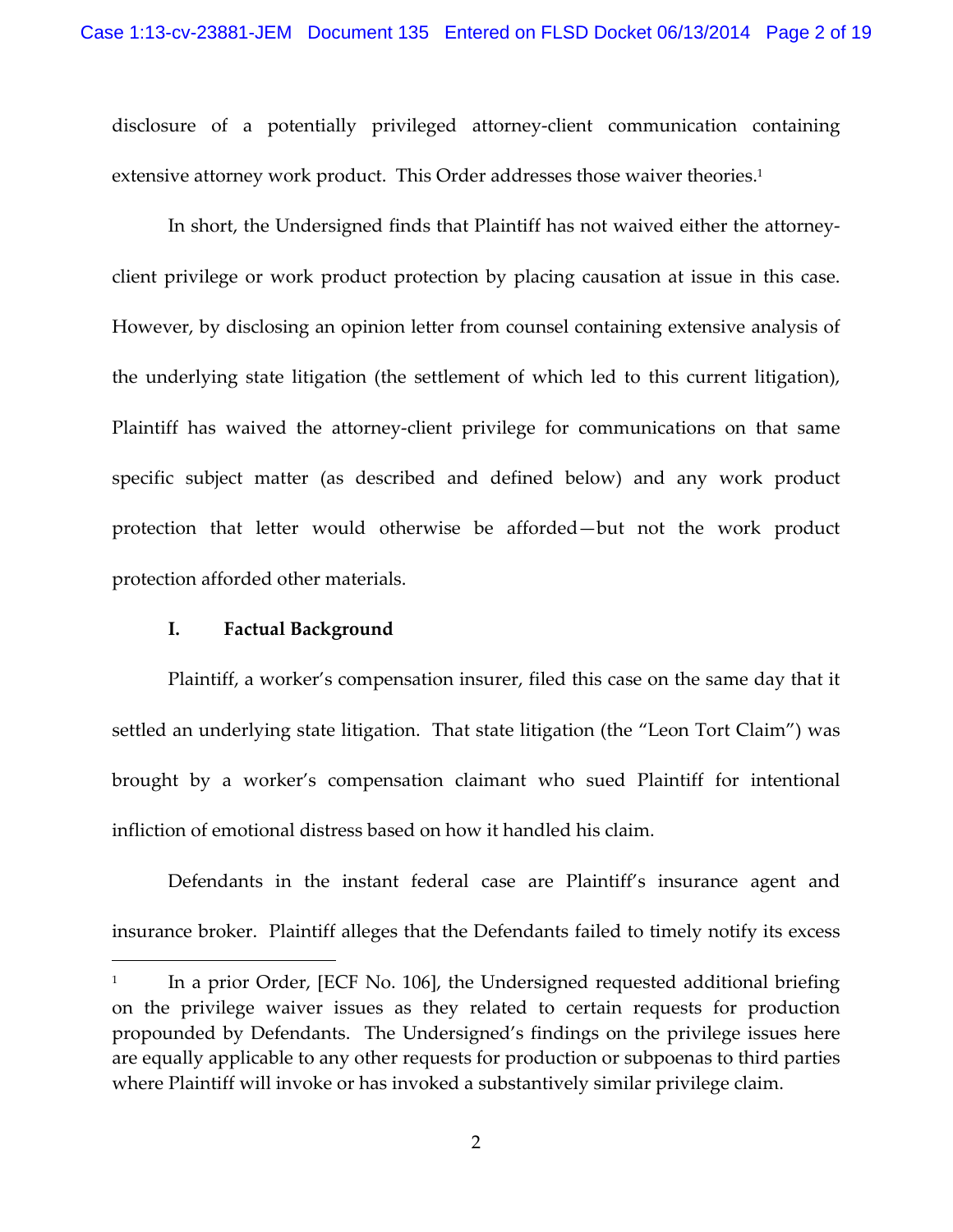carrier insurer, Catlin, about the Leon Tort Claim, and that, as a result, Catlin refused to cover any portion of the Leon settlement amount. Plaintiff's claims against Defendants, for negligence and breach of fiduciary duty, seek as damages the amount that Catlin would have paid to Plaintiff for the Leon settlement if it covered the claim in full. One critical issue in this case is whether Defendants' alleged breaches actually caused Plaintiff's damages, and whether that causation issue is even subject to litigation in this proceeding.2 Many of the discovery disputes to date have related to materials on these points.

On February 17, 2014, Defendants propounded requests for production to Plaintiff that requested, among other things, a wide variety of materials related to the Leon Tort Claim. Plaintiff, in response, asserted that much of these materials are protected from disclosure by the attorney‐client privilege or work product protection. This issue was briefed extensively and the Court held two hearings on these and other related discovery issues. The privilege issues are resolved in this Order.

<sup>2</sup> One of the defense theories is that Catlin would not have covered this claim even if it had been timely notified of its existence, or, that if it did provide coverage, it would have only covered *some* portion of the claim, rather than the entire claim. According to Defendants, this is because the Leon Tort Claim was meritless. Under this theory, Defendants' alleged breach did not cause Plaintiff's damage (because the late notice is irrelevant, given that timely notice would still not, according to the defense theory, have required coverage by the excess carrier).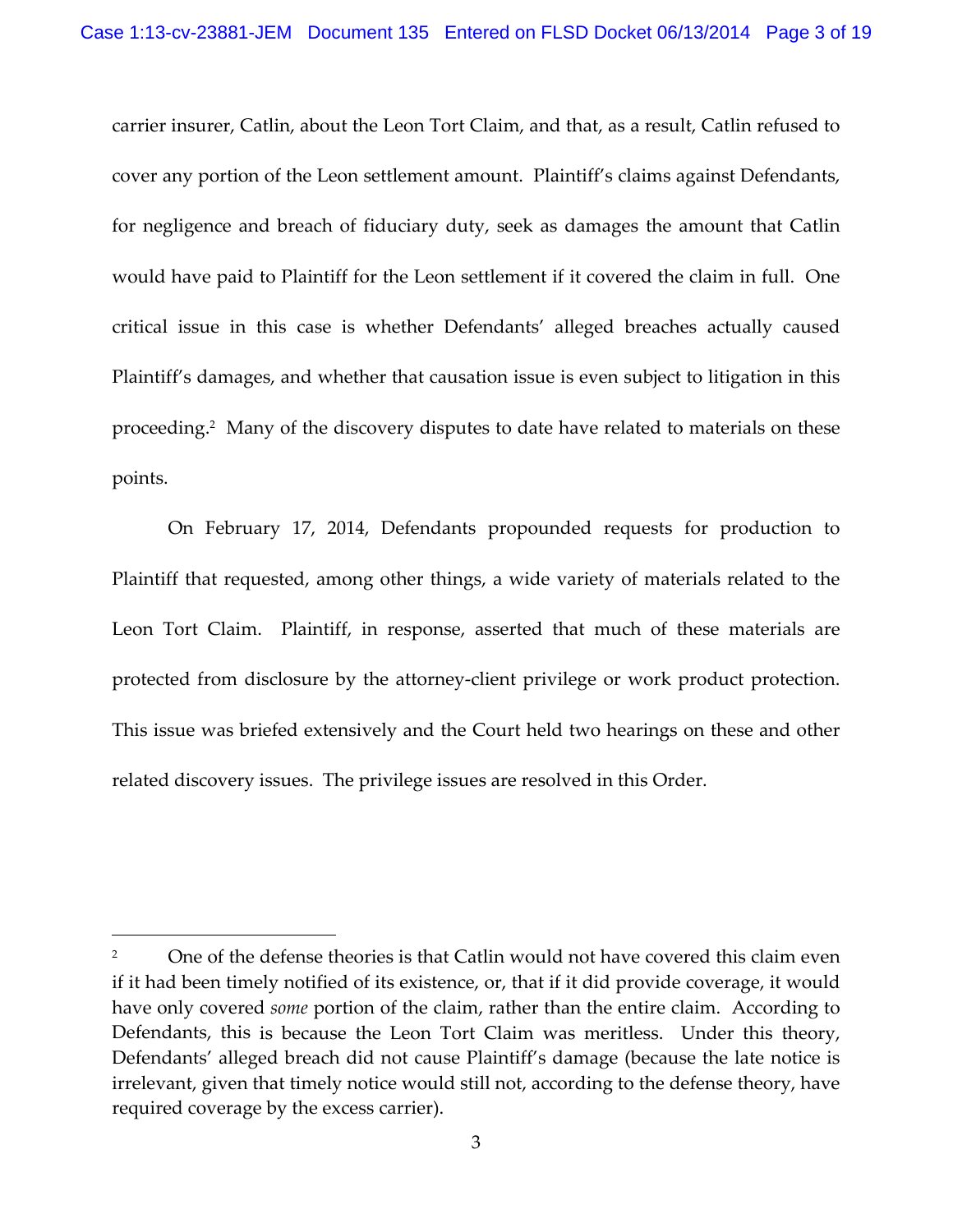#### **II. At‐Issue Waiver**

In response to Plaintiff's assertions that certain materials related to the Leon Tort Claim or its settlement are protected as work product or by the attorney‐client privilege, Defendants argue, in part, that any applicable privilege is waived here by the "at-issue" doctrine. According to Defendants, Plaintiff waived the attorney‐client privilege and work product protection when it brought this suit because the litigation necessarily places at issue the merits of the Leon Tort Claim and the reasonableness of its settlement. Materials related to those issues would substantiate Defendants' theory that Catlin would not have provided full coverage, or perhaps any coverage, for the Leon Tort Claim even if Catlin was timely notified of the claim.

This is a federal diversity action. As such, state law, and specifically Florida state law, governs attorney‐client privilege issues, while federal law governs work product doctrine issues. *Milinazzo v. State Farm Ins.*, 247 F.R.D. 691, 696‐700 (S.D. Fla. 2007) (*citing* E. Epstein, *The Attorney‐Client Privilege and the Work‐Product Doctrine*, 1131‐32 (5th ed. 2006), and noting that attorney‐client communication issues are substantive in nature and are therefore governed by the forum state's law, while work product doctrine issues are considered procedural, and are therefore governed by the Federal Rules of Civil Procedure and federal case law). Both Florida and federal law provide for privilege waiver via the "at‐issue" doctrine, though the analysis differs somewhat under each standard. *See, e.g.*, *Coates v. Akerman, Senterfitt & Eidson, P.A.*, 940 So. 2d 504,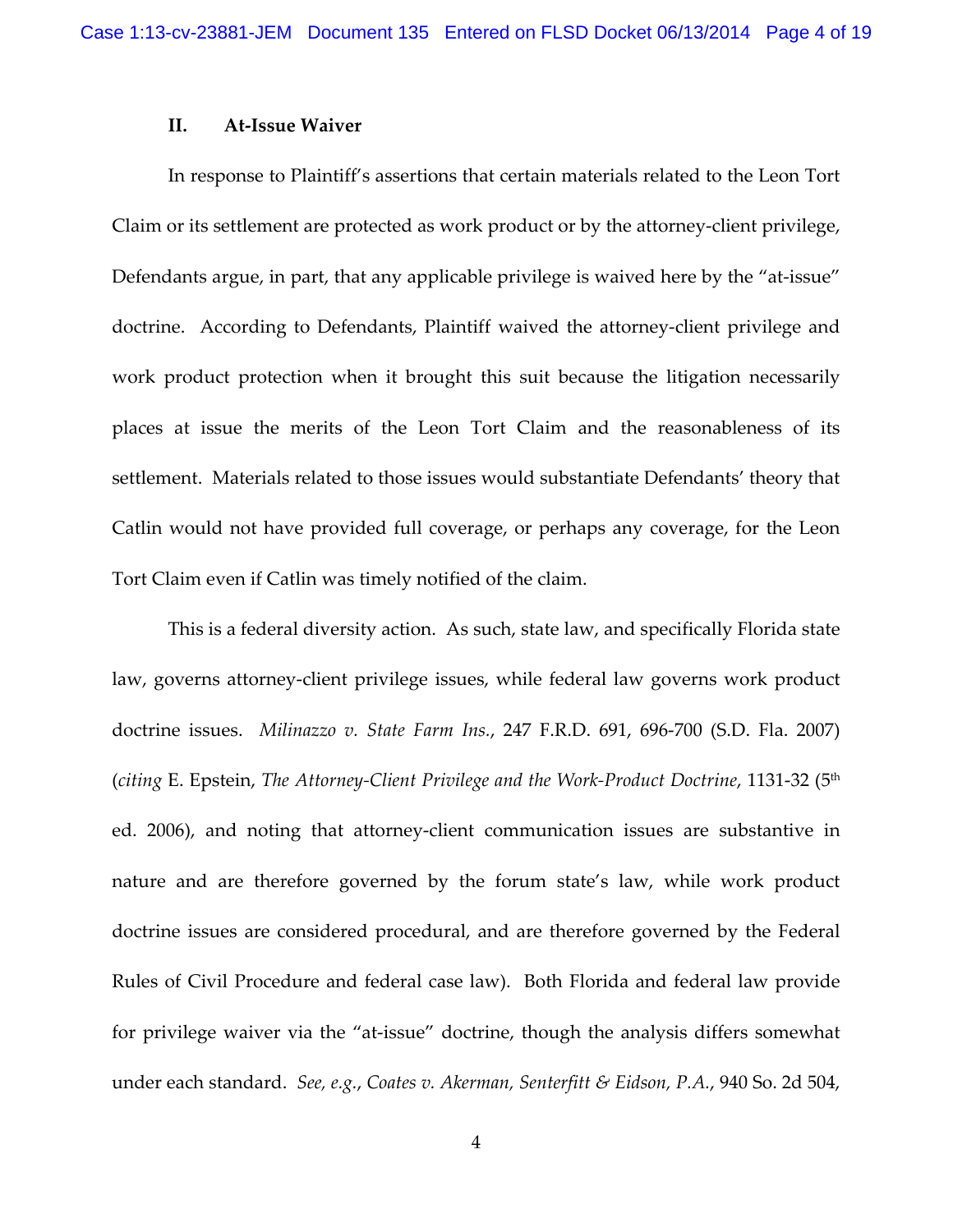508 (Fla. 2nd DCA 2006) (applying Florida "at‐issue" waiver doctrine); *Chick‐fil‐A v. ExxonMobil Corp.*, No. 08‐61422‐CIV, 2009 WL 3763032, at \*7 (S.D. Fla. Nov. 10, 2009) (applying federal "at‐issue" waiver doctrine).

#### **a. At‐Issue Waiver of the Attorney‐Client Privilege Under Florida Law**

Florida law disfavors waiver of the attorney‐client privilege. *Compare Coates*, 940 So. 2d at 508 (noting attorney‐client privilege waiver is not favored in Florida and refusing to find waiver based on the at‐issue doctrine) *with Christenbury v. Locke Lord Bissell & Liddell, LLP*, 285 F.R.D. 675, 683 (N.D. Ga. 2012) (applying Georgia law, discussing *Coates*, and finding waiver via the at‐issue doctrine because, unlike Florida courts, Georgia courts "confine the attorney‐client privilege 'to its narrowest permissible limits'") (internal citation omitted). Under Florida law, at‐issue waiver only occurs "when a party 'raises a claim that will *necessarily* require proof by way of a privileged communication.'" *Coates*, 940 So. 2d at 508 (quoting *Jenney v. Airdata Wiman, Inc.,* 846 So. 2d 664, 668 (Fla. 2nd DCA 2003)) (emphasis in original). It follows that a party does not waive the privilege simply by bringing or defending a lawsuit. *Id.* (internal citations omitted).

 This case is similar to several others in Florida courts where no at‐issue waiver was found. In *Coyne v. Schwartz, Gold, Cohen, Zakarin & Kotler, P.A.*, 715 So. 2d 1021, 1022 (Fla. 4th DCA 1998), for example, the plaintiff sued defendants for legal malpractice and defendants argued that a *successor* law firm provided advice identical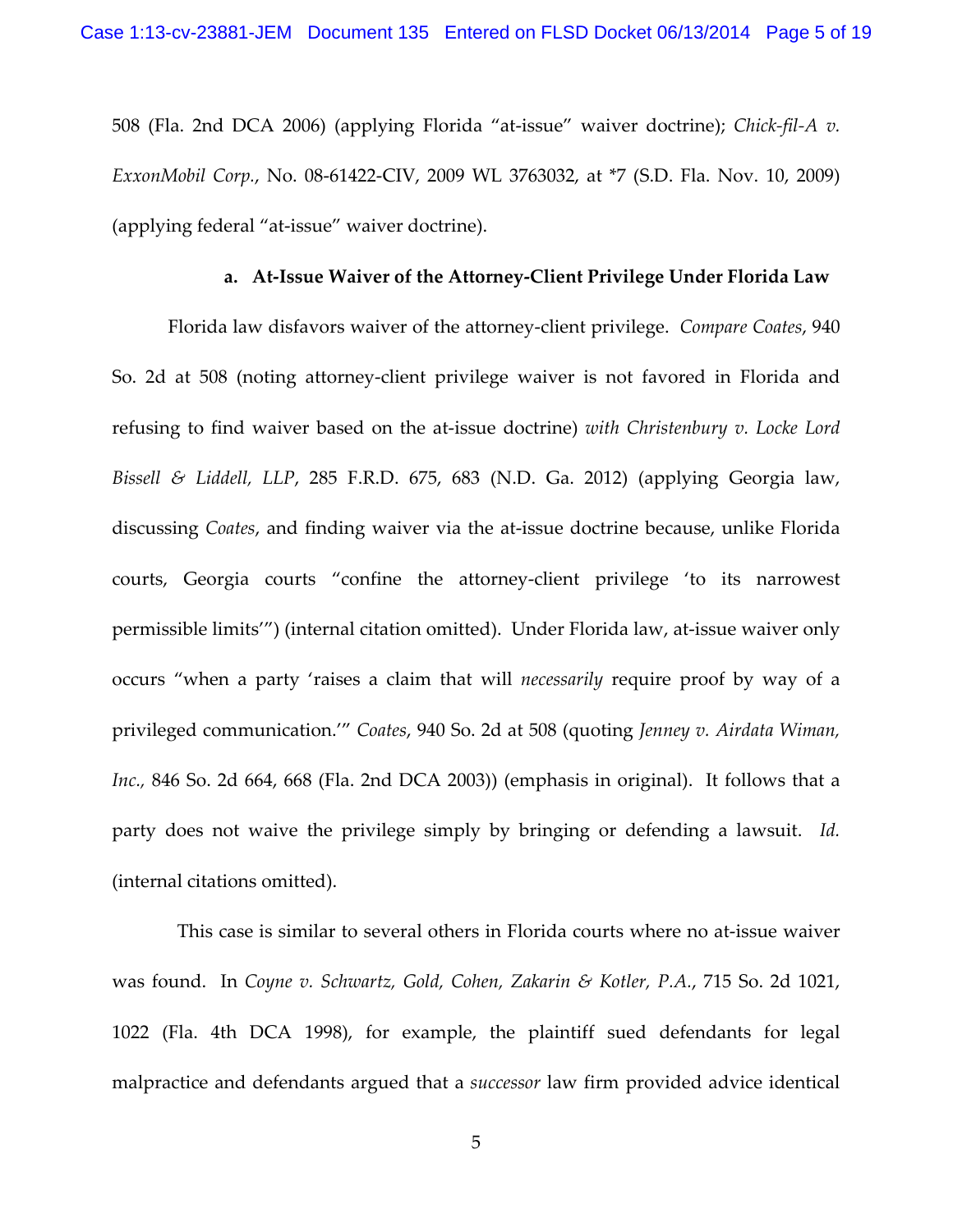to its own allegedly wrong advice, "thereby raising possible issues of causation and intervening negligence." Id. Defendants argued that any attorney-client privilege between plaintiff and that successor counsel was waived when defendants asserted that successor counsel was negligent. The court refused to find waiver, noting that while it recognized "that the fact that respondents have pointed to the negligence of the successor firm as a defense to the malpractice suit may make the requested documents relevant . . . the mere relevance of those documents does not override the privilege." *Id.* at 1023.

Other Florida courts have reached similar results. The *Coates* court, also dealing with an attorney malpractice claim where the defense was that other professionals negligently provided advice, put it this way:

Thus, for waiver to occur under the at issue doctrine, the proponent of a privilege must make a claim or raise a defense based upon the privileged matter and the proponent must necessarily use the privileged information in order to establish its claim or defense. Here, the clients have asserted claims for damages based on the advice they received from the lawyers. The clients' claims are not based on the advice they received from their other counsel, and the lawyers have not shown that the clients must necessarily introduce communications with other counsel to prove their claims against the lawyers.

*Coates*, 940 So. 2d at 510‐11; *see also Choice Rest. Acquisition Ltd. v. Whitley, Inc.*, 816 So. 2d

1165, 1167‐68 (Fla. 4th DCA 2002) ("a court cannot find waiver of the [accountant‐client] privilege merely because the information sought is needed by the opposing party to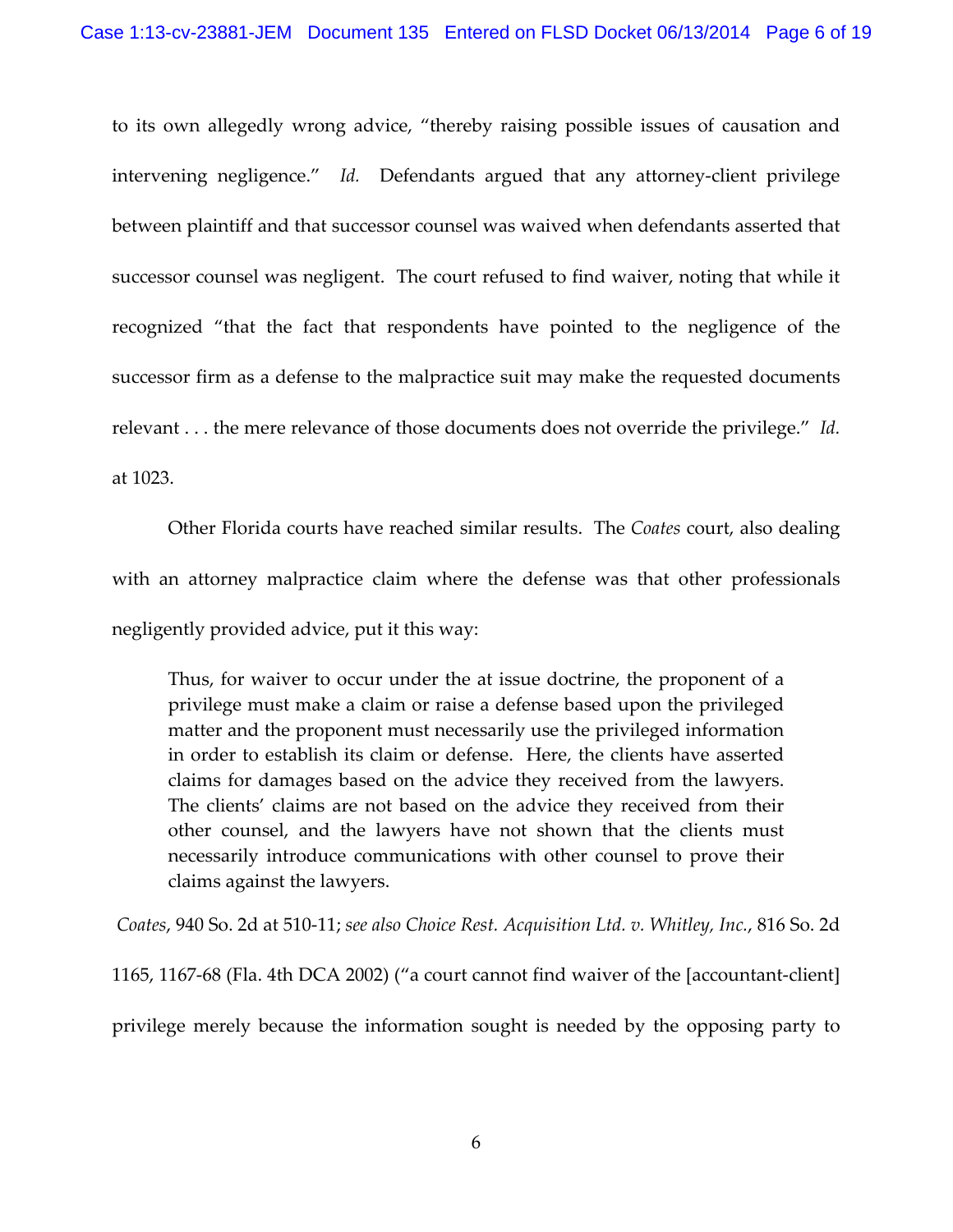provide information helpful to cross‐examination or for the defense of a cause of action").

Plaintiff's claims in this case, breach of fiduciary duty<sup>3</sup> and negligence, $4$  do not necessarily require proof that Defendants' conduct was the *only* cause of their claimed damage. Under Florida law, Plaintiff's causation burden on negligence is just to show that, "it can reasonably be said that, but for the negligence, the damage would not have occurred."5 It is the *Defendants* who will seek to interject evidence of causation and intervening negligence in an effort to show that their alleged negligence was not the "but for" cause of Plaintiff's damage. Under Florida law, Plaintiff has not put causation

<sup>5</sup> Florida jury instructions on causation in negligence cases provide that:

 $\overline{a}$ 

*In re Standard Jury Instructions In Civil Cases‐Report No. 09‐01 (Reorganization of the Civil Jury Instructions)*, 35 So. 3d 666 (Fla. 2010) (emphasis added).

<sup>&</sup>lt;sup>3</sup> Plaintiff's Second Amended Complaint, at paragraph 34, that "[a]s a proximate result of Defendants' breaches of their fiduciary duty, Plaintiff has suffered damages, including Catlin's denial of insurance coverage and the damages stemming from that denial." [ECF No. 27, at p. 6].

Plaintiff's Second Amended Complaint notes, at paragraph 39, that "[a]s a direct and proximate result of Defendants' negligence, Plaintiff has suffered damages, including Catlin's denial of insurance coverage and the damages stemming from that denial." [ECF No. 27, at p. 7].

Negligence is a legal cause of [loss] [injury] [or] [damage] if it directly and in natural and continuous sequence produces or contributes substantially to producing such [loss] [injury] [or] [damage], so that it can reasonably be said that, **but for the negligence, the** [loss] [injury] [or] **[damage] would not have occurred**.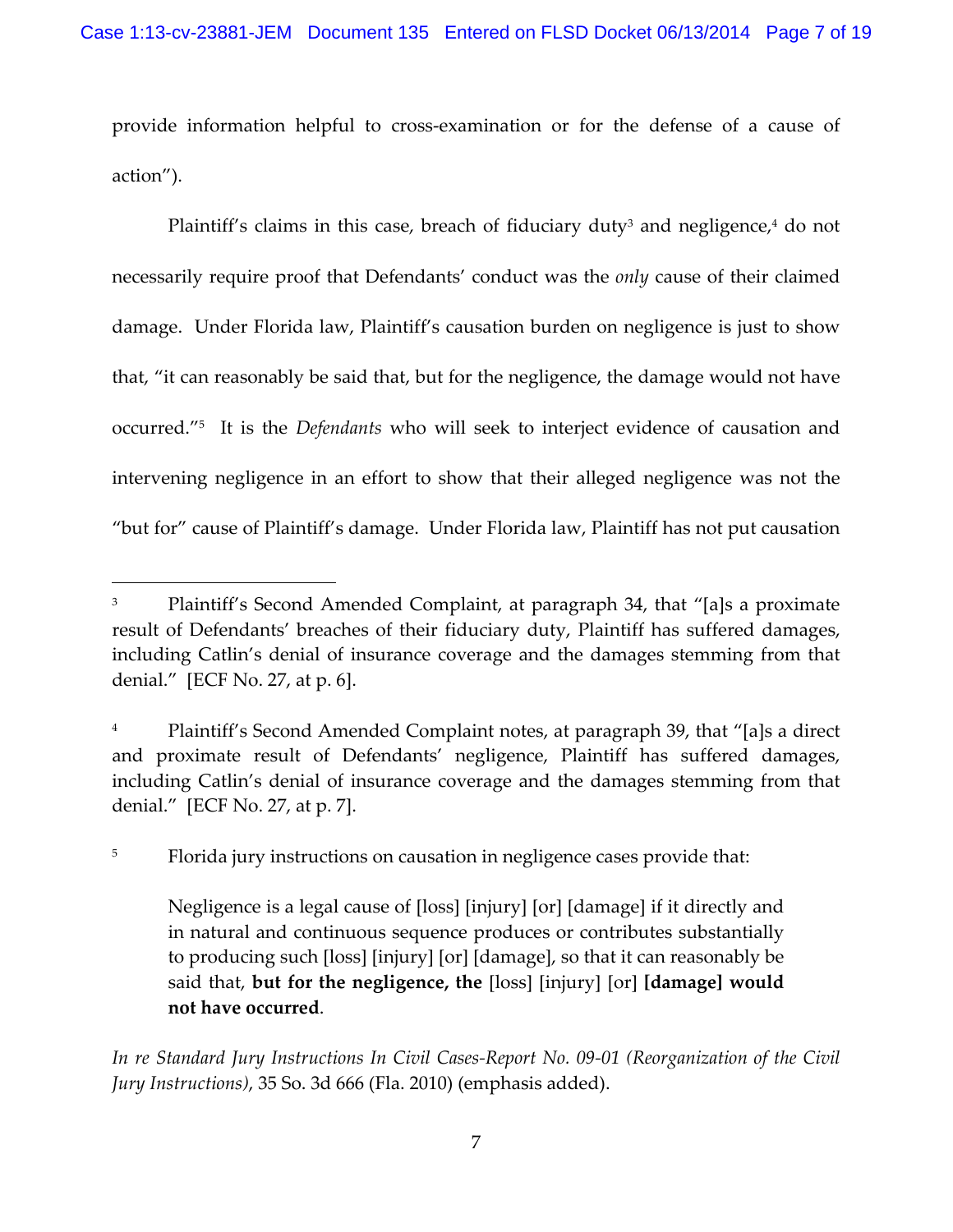or intervening negligence directly at issue in this case, and for that reason, the Undersigned finds there has been no at‐issue waiver of the attorney‐client privilege.

#### **b. At‐Issue Waiver of Work Product Protection Under Federal Law**

The federal standard governing the at-issue doctrine turns on an analysis slightly different than that under Florida law. Under the federal standard, "[f]airness may compel a finding of an implied waiver when a party asserts a claim or defense that 'requires examination of protected communications.'" *Chick‐fil‐A*, 2009 WL 3763032, at \*11 (quoting *United States v. Bilzerian,* 926 F.2d 1285, 1292 (2d Cir. 1991)). But, even under the federal standard, in order for a court to properly find at-issue waiver, it is the holder of the privilege that must have put the information sought at issue.

The Third Circuit has dealt with a waiver issue similar in many respects to the one before the Court here. *Rhone–Poulenc Rorer, Inc. v. Home Indemnity Co.,* 32 F.3d 851  $(3d$  Cir. 1994).<sup>6</sup> In that case, the plaintiffs sued an insurer for its failure to defend and indemnify plaintiffs for several claims brought against them by third parties. One of the defendant‐insurer's affirmative defenses was that the claims at issue were excluded from the insured's policy because the policy only covered "damage neither expected nor intended from the standpoint of the insured." *Id.* at 856 (internal quotation omitted). To prove this affirmative defense, the insurer requested all evaluations or

This case was examined in detail by the  $11<sup>th</sup>$  Circuit's Judge Rosenbaum when she was a magistrate judge in this district. *Stern v. OʹQuinn*, 253 F.R.D. 663, 677‐79 (S.D. Fla. 2008). Her evaluation of *Rhone‐Poulenc* is consistent with the one discussed here.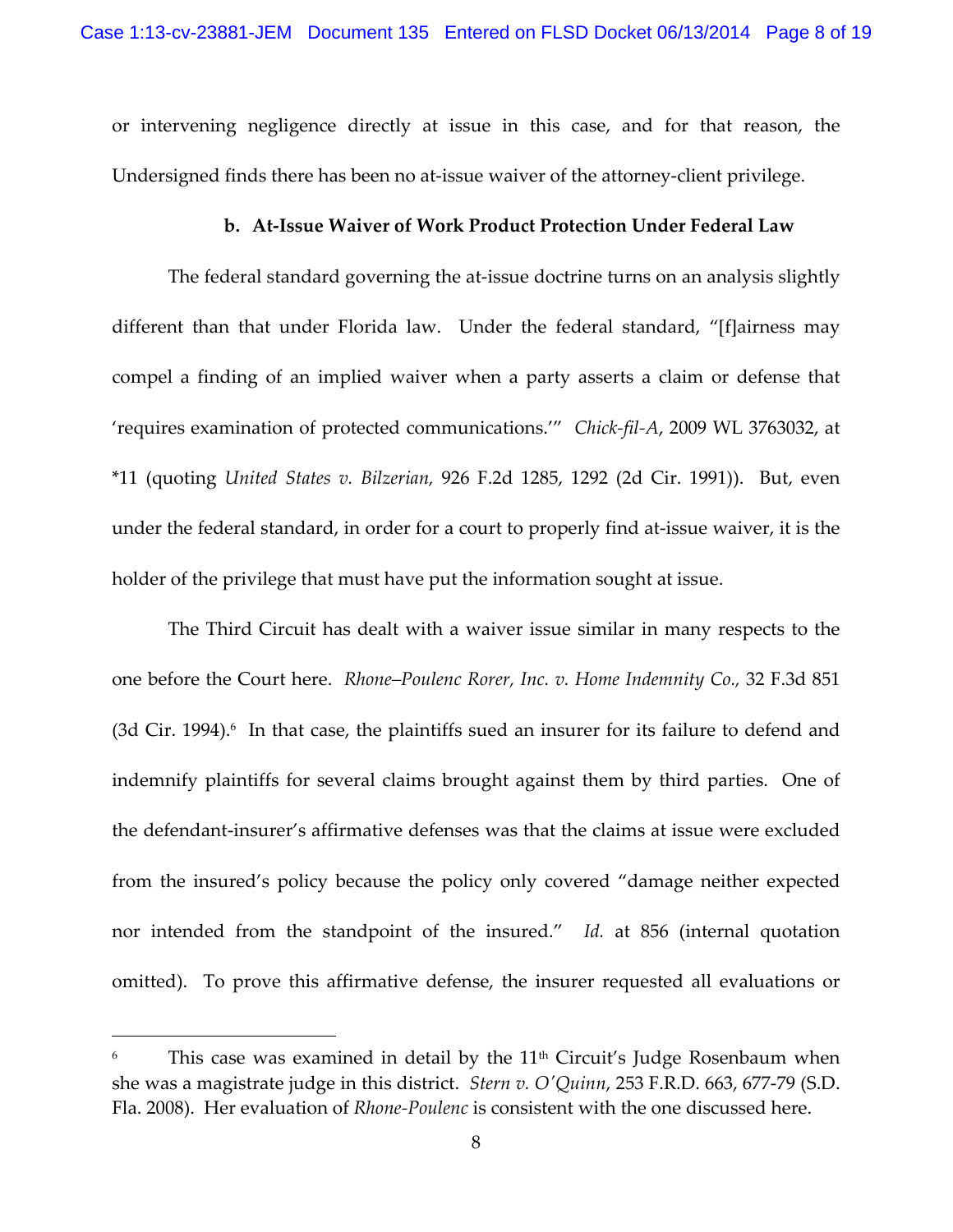assessments of plaintiffs' potential liability for the claims before the policy was purchased, including those of plaintiffs' counsel. The Third Circuit found that there was no at-issue waiver in that case because the party invoking the privilege was not the party who had put the sought-after information at issue. In reaching this conclusion, the court acknowledged that other federal courts extended waiver further, but still refused to do so. Specifically, the court noted that:

Some decisions have extended the finding of a waiver of the privilege to cases in which the clientʹs state of mind may be in issue in the litigation. These courts have allowed the opposing party discovery of confidential attorney client communications in order to test the clientʹs contentions. *See, e.g., Byers v. Burleson,* 100 F.R.D. 436 (D.D.C. 1983); *Hearn v. Rhay,* 68 F.R.D. 574 (E.D. Wash. 1975). These decisions are of dubious validity. While the opinions dress up their analysis with a checklist of factors, they appear to rest on a conclusion that the information sought is relevant and should in fairness be disclosed. Relevance is not the standard for determining whether or not evidence should be protected from disclosure as privileged, and that remains the case even if one might conclude the facts to be disclosed are vital, highly probative, directly relevant or even go to the heart of an issue.

*Id.*, 32 F.3d at 864.<sup>7</sup> So, in examining cases where at-issue waiver was, in its view,

*properly* found, the *Rhone‐Poulenc* court noted that:

 $\overline{a}$ 

In these cases, the client has made the decision and taken the affirmative step in the litigation to place the advice of the attorney in issue. Courts have found that by placing the advice in issue, the client has opened to examination facts relating to that advice. Advice is not in issue merely because it is relevant, and does not necessarily become in issue merely because the attorneyʹs advice might affect the clientʹs state of mind in a relevant manner. **The advice of counsel is placed in issue where the**

<sup>7</sup> The factors Defendants cite in their brief are these very *Hearn* factors that the Third Circuit dismissed as "dubious" in *Rhone‐Poulenc*, 32 F.3d at 864.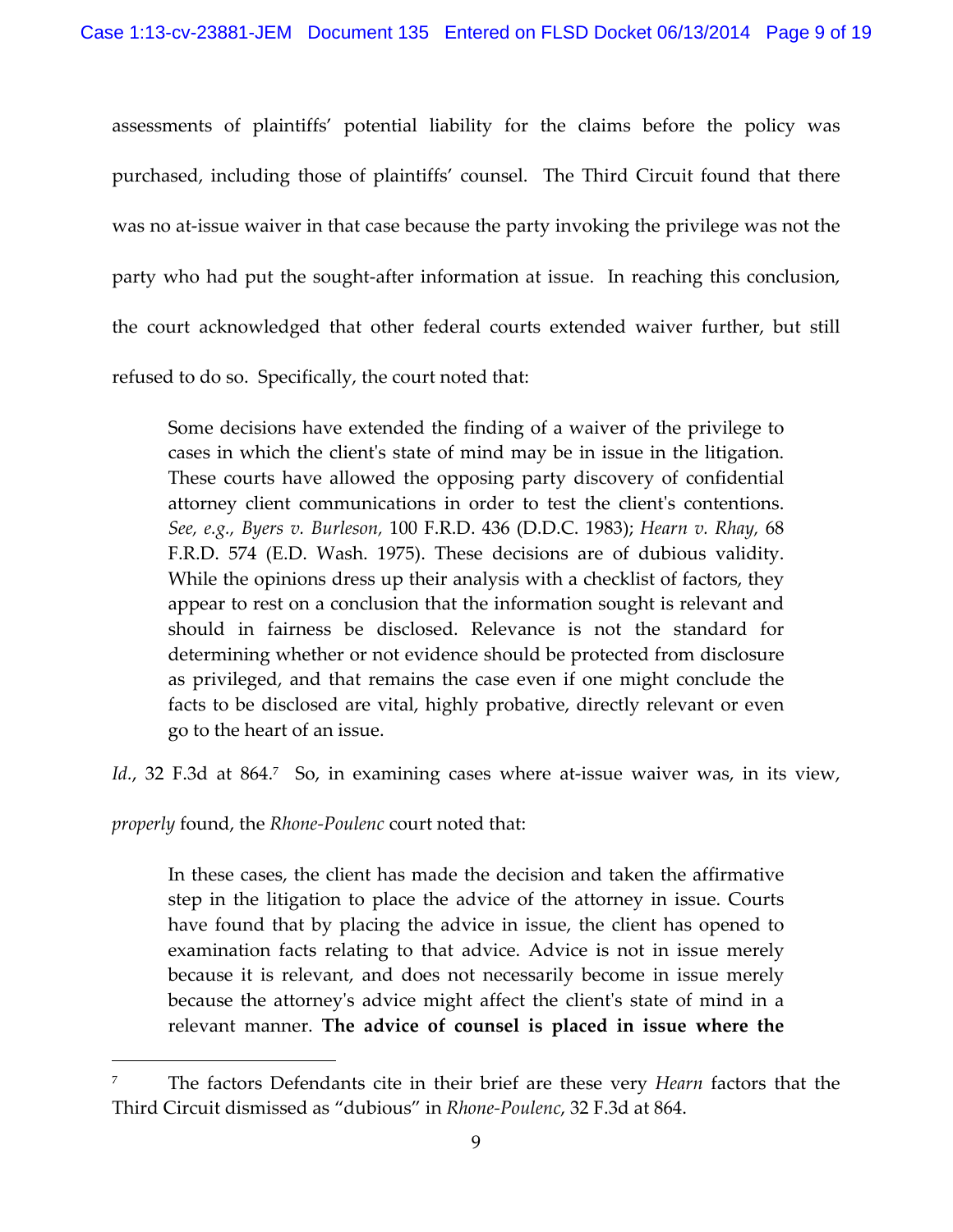# **client asserts a claim or defense, and attempts to prove that claim or defense by disclosing or describing an attorney client communication.**

*Id.* at 863 (emphasis added).<sup>8</sup>

 $\overline{a}$ 

In this case, Plaintiff's counsel's work product is not necessary for Plaintiff to prove its case at trial. This is not an example of where "it would be entirely unfair for a case to turn on an issue upon which one party has no knowledge and is barred from access to the necessary information while the other party is able to use the information to establish its claim while shielding it from disclosure." *Abbott Labs. v. Alpha Therapeutic Corp.*, 200 F.R.D. 401, 410‐11 (N.D. Ill. 2001) (finding at‐issue waiver). Plaintiff's counsel's work product is not absolutely necessary for Defendants to defend this action either. Defendants can use non‐protected materials to show that Catlin would not have covered the Leon Tort Claim settlement even if Defendants had timely notified Catlin of the claim. For example, Defendants could undertake their own independent appraisal of the merits of the Leon Tort Claim and whether, and for how much, it should have been settled. There is no showing here that Defendants must have Plaintiff's counsel's work product to prove their point.

The Undersigned, applying applicable federal law, finds that the case before the Court is quite clearly *not* one where Plaintiff, the privilege‐holder, has placed the advice

<sup>8</sup> The *Rhone‐Poulenc* court's reasoning is equally applicable to the work product doctrine. *Stern*, 253 F.R.D. at 678, n.6 (finding the same).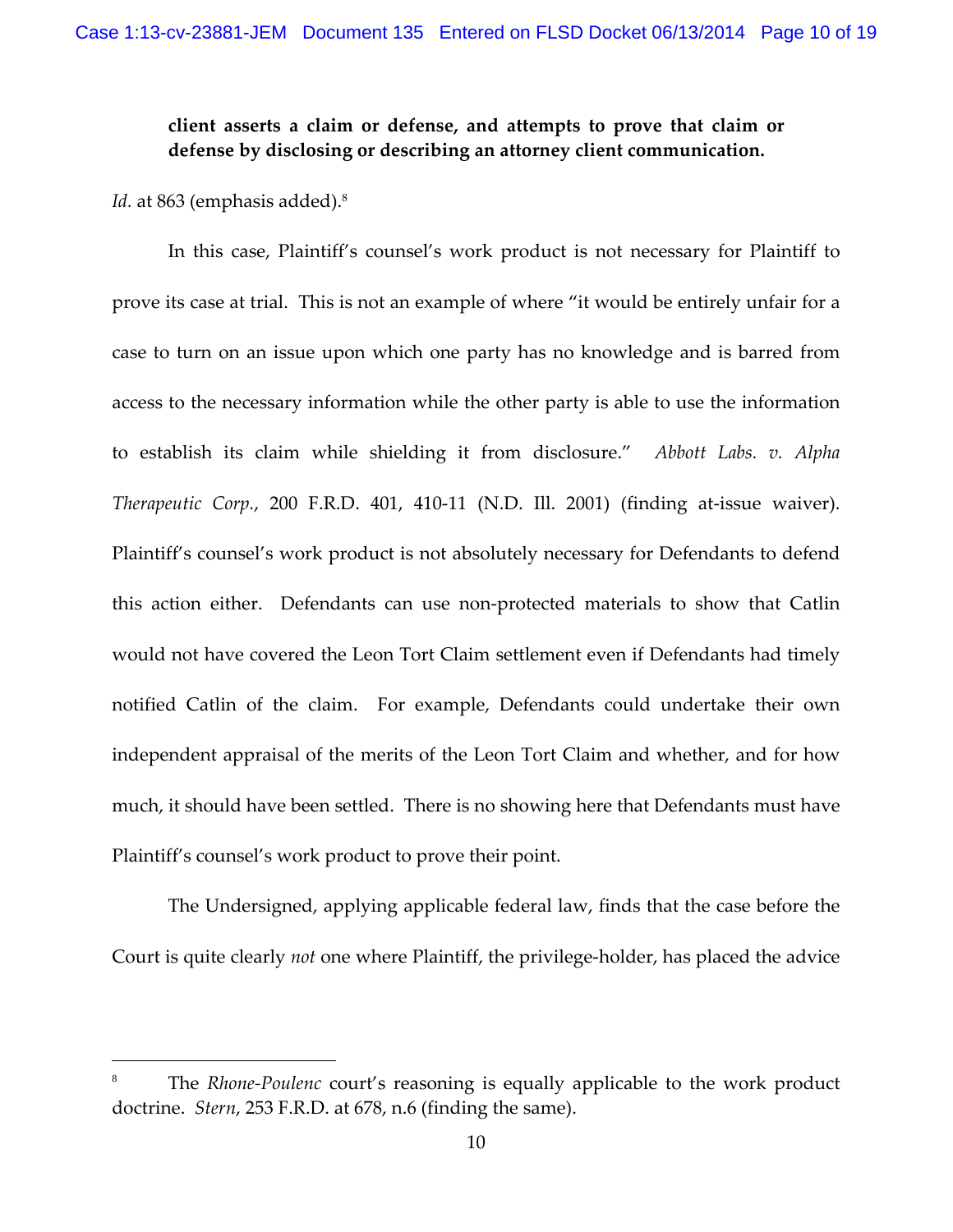of its counsel at issue, and so the Undersigned finds there is no at‐issue waiver of work product protection in this case.

#### **III. Selective Disclosure Waiver**

<u>.</u>

On May 3, 2010, Hinda Klein, a Conroy Simberg attorney and counsel for Plaintiff Guarantee Ins. Co. in the Leon Tort Claim, issued a comprehensive letter (the "Klein Letter") analyzing "the merits, or lack thereof" of the Leon Tort Claim. [ECF No. 71‐5, at p. 1]. That five‐page letter contains extensive analysis of the Leon Tort Claim, which Leon's counsel had threatened to bring at that time, though it was not yet filed. In the week before the comprehensive attorney letter was issued, Plaintiff and Defendant Heffernan had discussed how best to submit the matter of the potential Leon Tort Claim to Plaintiff's errors and omissions insurer, XL, and had determined that the Leon Tort Claim documentation should be submitted with a cover letter from counsel.<sup>9</sup> The Klein Letter is that cover letter. The Conroy Simberg law firm issued it to Plaintiff, who then shared it with Defendant Heffernan, who, in turn and with Plaintiff's consent and approval, forwarded it on to XL. Plaintiff claims that the Klein Letter is protected by both the attorney‐client privilege and work product protection. Defendants argue that the letter's disclosure operates to waive privilege and work production protection for the Klein Letter as well as for other documents.

XL was put on notice of the Leon Tort Claim and did eventually provide coverage for Plaintiff's related insurance claim. At issue in this case is Defendants' alleged failure to timely put the excess insurance carrier, Catlin, on notice of the Leon Tort Claim.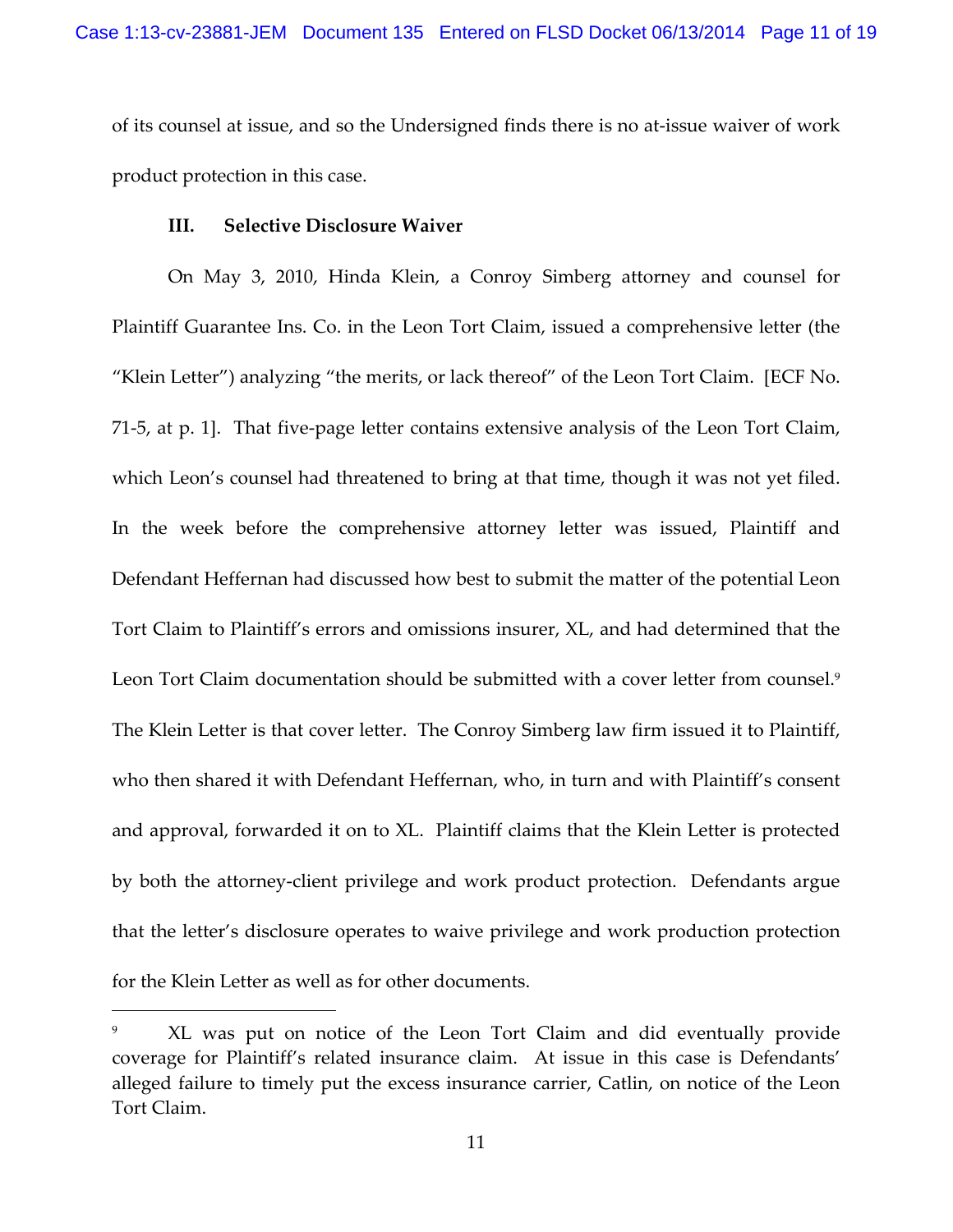# **a. Selective Disclosure Waiver of the Attorney Client Privilege under Florida Law**

Plaintiff acknowledges that the Klein Letter may be used by Defendants in this case because it was sent to them. However, Plaintiff argues that disclosure of the Klein Letter to Defendant Heffernan and XL was not a disclosure to a third party that vitiates any potential privilege because the three parties (Defendant Heffernan, XL, and Plaintiff) shared a common interest at the time of the disclosure, May 3, 2010. Plaintiff, as the proponent of the privilege, has the burden of proving its applicability. *Hickman v. Taylor*, 329 U.S. 495, 510‐12 (1947); *MapleWood Partners, L.P. v. Indian Harbor Ins. Co.*, 295 F.R.D. 550, 584 (S.D. Fla. 2013). Plaintiff has not met its burden here.

The common interest doctrine, also known as the joint defense doctrine, allows litigants with common interests to exchange privileged information without losing the privilege, as long as certain requirements are met. *Visual Scene, Inc. v. Pilkington Bros., PLC*, 508 So. 2d 437, 442 (Fla. 3d DCA 1987). To determine whether communications were made within such a common interest, "one must first answer the questions whether the communication was 'made and maintained in confidence under circumstances where it is reasonable to assume that disclosure to third parties was not intended.'" *Id.* at 441 (quoting *In re LTV Sec. Litig.*, 89 F.R.D. 595, 603‐04 (N.D. Tex. 1981)).

"While a well‐drafted joint defense agreement makes it simple for the courts to determine whether the parties intended to participate in a joint defense, an executed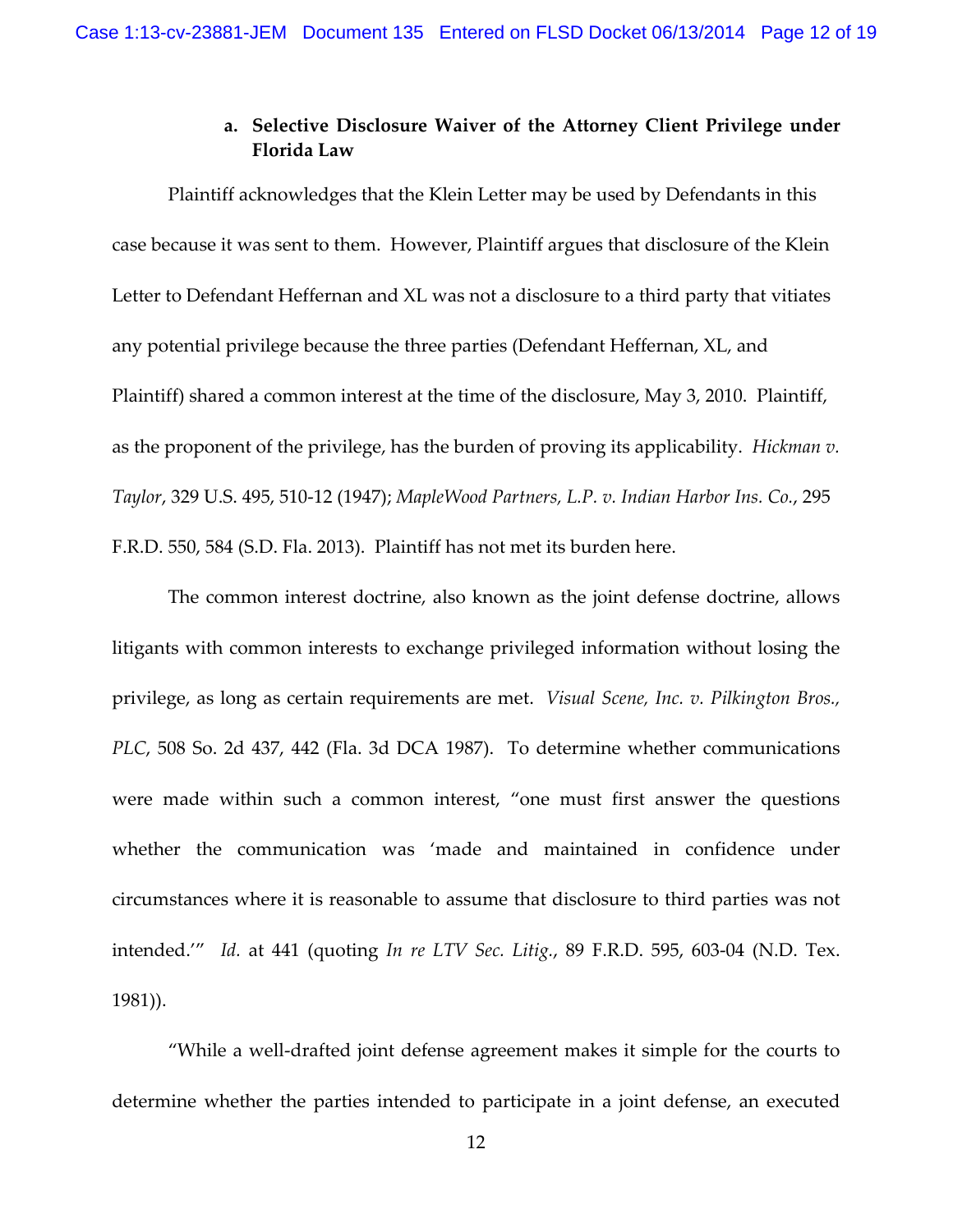agreement is not a necessary ingredient to a common interest privilege claim." *Boyd v. Comdata Network, Inc.*, 88 S.W.3d 203, 217 (Tenn. Ct. App. 2002) (citing *Power Mosfet Techs. v. Siemens A.G.,* 206 F.R.D. 422, 425 (E.D. Tex. 2000)). In *Visual Scene*, a Florida appellate court based its finding that two parties shared a common interest on an "affidavit attesting to a before‐the‐exchange agreement stating their intention to maintain confidentiality and to use the information only in preparation for trial on those issues common to both." *Visual Scene, Inc.*, 508 So. 2d at 441. Another court in a similar position based its finding that there was a common interest on the fact that the communication at issue was "best viewed as part of an ongoing and **joint** effort to set up a common defense strategy." *Eisenberg v. Gagnon*, 766 F.2d 770, 787 (3d Cir. 1985) (emphasis added).

Plaintiff has failed to carry its burden for demonstrating that any privilege applicable to the Klein Letter was not waived via disclosure to Defendant Heffernan and XL. First, Plaintiff only states that there was *"arguably"* a common interest. [ECF No. 123, at p. 2]. The only fact that Plaintiff offers to support a common interest is that XL accepted coverage and agreed to pay defense costs. But, this says nothing about the positions of the various parties at the time the disclosure was made. The Klein Letter was sent in a package that first put XL on notice of the Leon Tort Claim. Without prior notice of the claim, XL could not have already accepted the defense obligations of Plaintiff or otherwise agreed to participate in litigating the Leon Tort Claim. *See, e.g.*,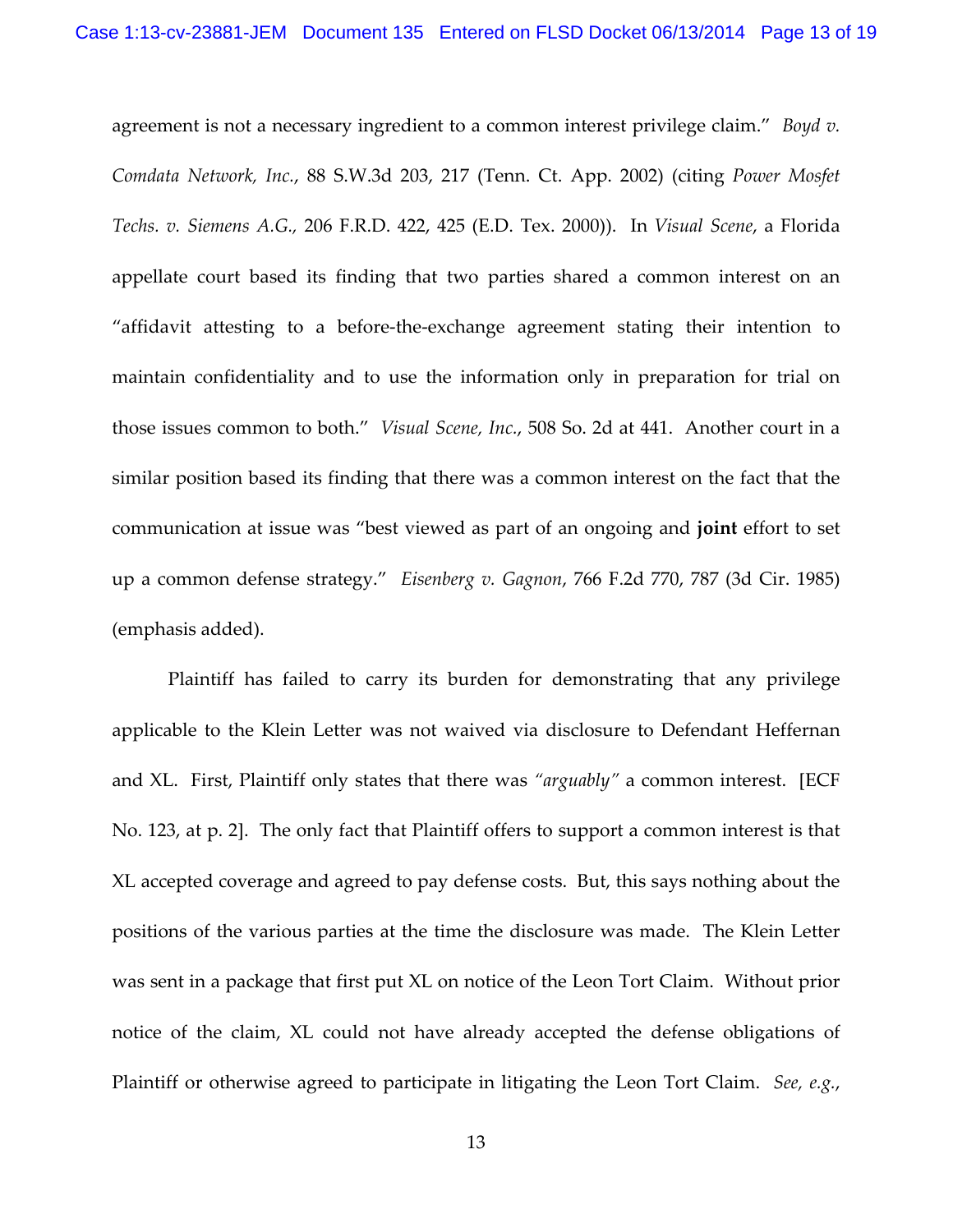*Liberty Mut. Fire Ins. Co. v. Kaufman*, 885 So. 2d 905 (Fla. 3d DCA 2004) (noting that insurer and insured share common interest once insurer accepts defense obligations of insured).10 Plaintiff has offered no argument that there was any joint intent on the part of XL and Plaintiff to set up a joint defense. Plaintiff has not met its burden on this issue, as the party advocating for privilege, and the Undersigned finds that there was no common interest here.11

The Undersigned finds that by sharing the Klein Letter with Defendant Heffernan and XL, Plaintiff has waived the attorney‐client privilege for communications

<sup>&</sup>lt;sup>10</sup> While there is little Florida caselaw on the common interest doctrine, as noted in *Cone v. Culverhouse*, 687 So. 2d 888, 892 (Fla. 2nd DCA 1997), other courts in other states have addressed facts similar to those here. For instance, an intermediate appellate court in New York found there was no common interest between a reinsurer and an insurer, in part because while insurers are often obligated to defend insureds, a reinsurer owes no such duty to an insured. *Am. Re‐Ins. Co. v. U.S. Fid. & Guar. Co.*, 40 A.D.3d 486, 491‐ 92 (N.Y. App. Div. 1st Dep't 2007). That court noted that the "mere fact" that the parties shared an interest in the outcome of litigation was not enough to create a common interest. *Id.* Whether or not XL is considered a reinsurer, Plaintiff has offered no support for the notion that XL would have participated (or did participate) in a joint defense of the Leon Tort Claim or that XL had a duty to defend Plaintiff.

<sup>&</sup>lt;sup>11</sup> Conceivably, Plaintiff's privilege argument could have been stronger had it argued that the Klein Letter did not operate as a waiver, because the document was never intended to be kept confidential. In that way, Plaintiff could argue the Klein Letter does not waive the privileged status of other communications to or from counsel that were meant to be confidential. *Abamar Hous. & Dev., Inc. v. Lisa Daly Lady Decor, Inc.*, 698 So. 2d 276, 278 (Fla. 3d DCA 1997) ("Section 90.502(1)(c), Florida Statutes (1995), provides that an attorney‐client communication is confidential if it is not intended to be disclosed to third parties."). Plaintiff made no such argument.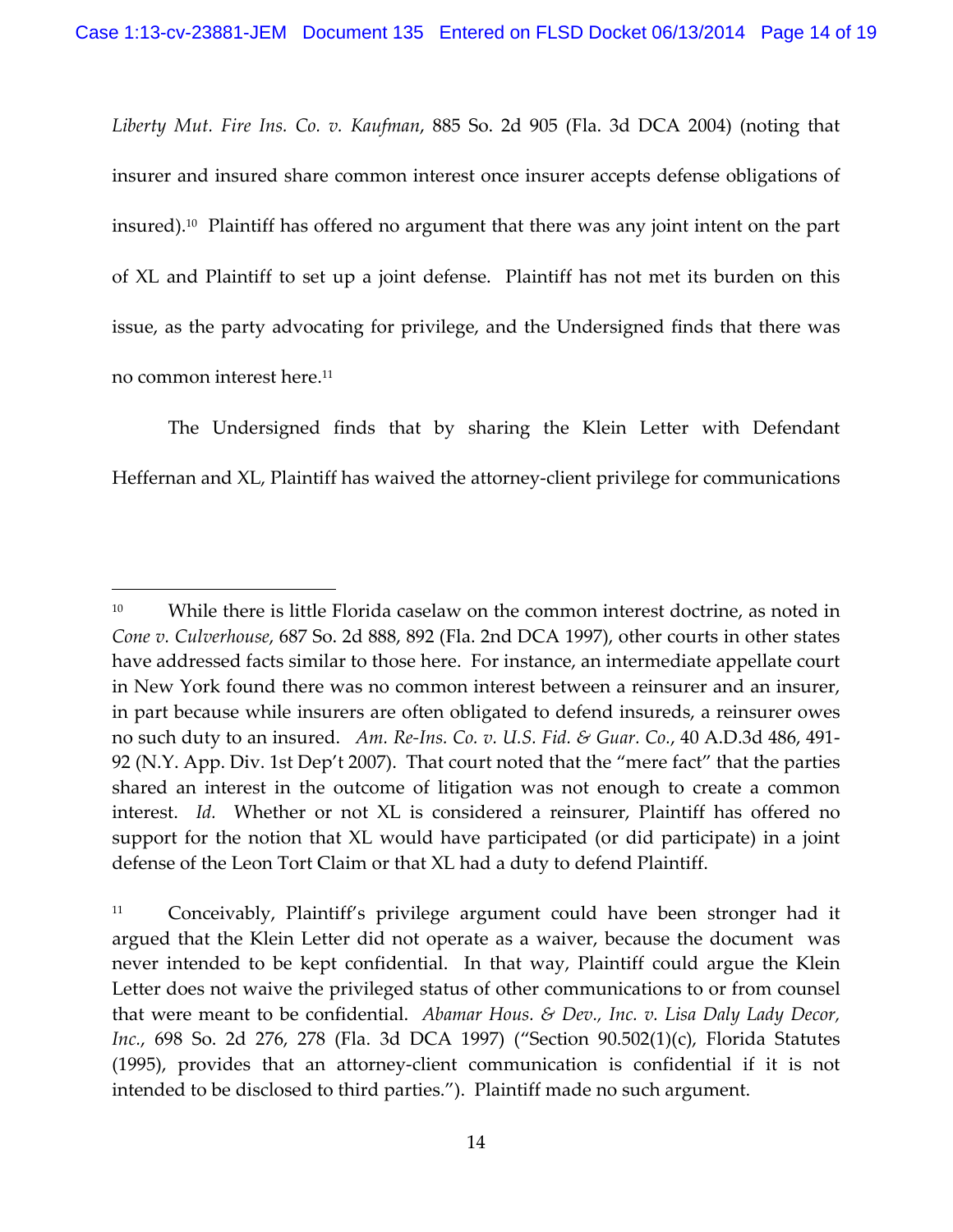from and to counsel regarding the same subject matter.12 *Alliant Ins. Servs., Inc. v. Riemer Ins. Grp.*, 22 So. 3d 779, 781 (Fla. 4th DCA 2009) ("if attorney‐client privilege is waived regarding a certain matter, the waiver is limited to communications on the same matter.") (internal citation omitted).

Defining the scope of waived subject matter in cases such as this is often a difficult one for courts. In general, a litigant has not waived the privilege as to all communications with the counsel in question, but, fairness dictates that "a litigant cannot pick and choose those portions of the attorney‐client communications that will be disclosed, thereby disguising, garbling, or manipulating the truth." Epstein, *The Attorney‐Client Privilege and the Work‐Product Doctrine*, 378 (4th ed. 2001). "In practice, the interpretation given to the term 'subject matter' varies from case to case." *Id.* at 379.

Courts determining the scope of a subject matter waiver in a particular case consider factors such as: (1) the general nature of counsel's assignment; (2) the extent to which counsel's activities in fulfilling the assignment are undifferentiated and unitary or are distinct and severable; (3) the extent to which the disclosed and undisclosed

<sup>12</sup> Plaintiff cites *Old Stone Bank v. Farris*, 647 So. 2d 916, 917 (Fla. 4th DCA 1994) for the proposition that disclosure of one attorney‐client privileged communication does not waive the privilege as to others. There, the party arguing waiver attempted to use the voluntary production of one attorney‐client privileged communication between a bank and its counsel to open the door to *all* communications between the bank and that counsel. That argument was meritless. As outlined in this Order, by disclosing the Klein Letter, Plaintiff has waived privilege over other communications **on the same subject matter.** Plaintiff's disclosure of the Klein Letter does not operate as a waiver over *all* communications with counsel.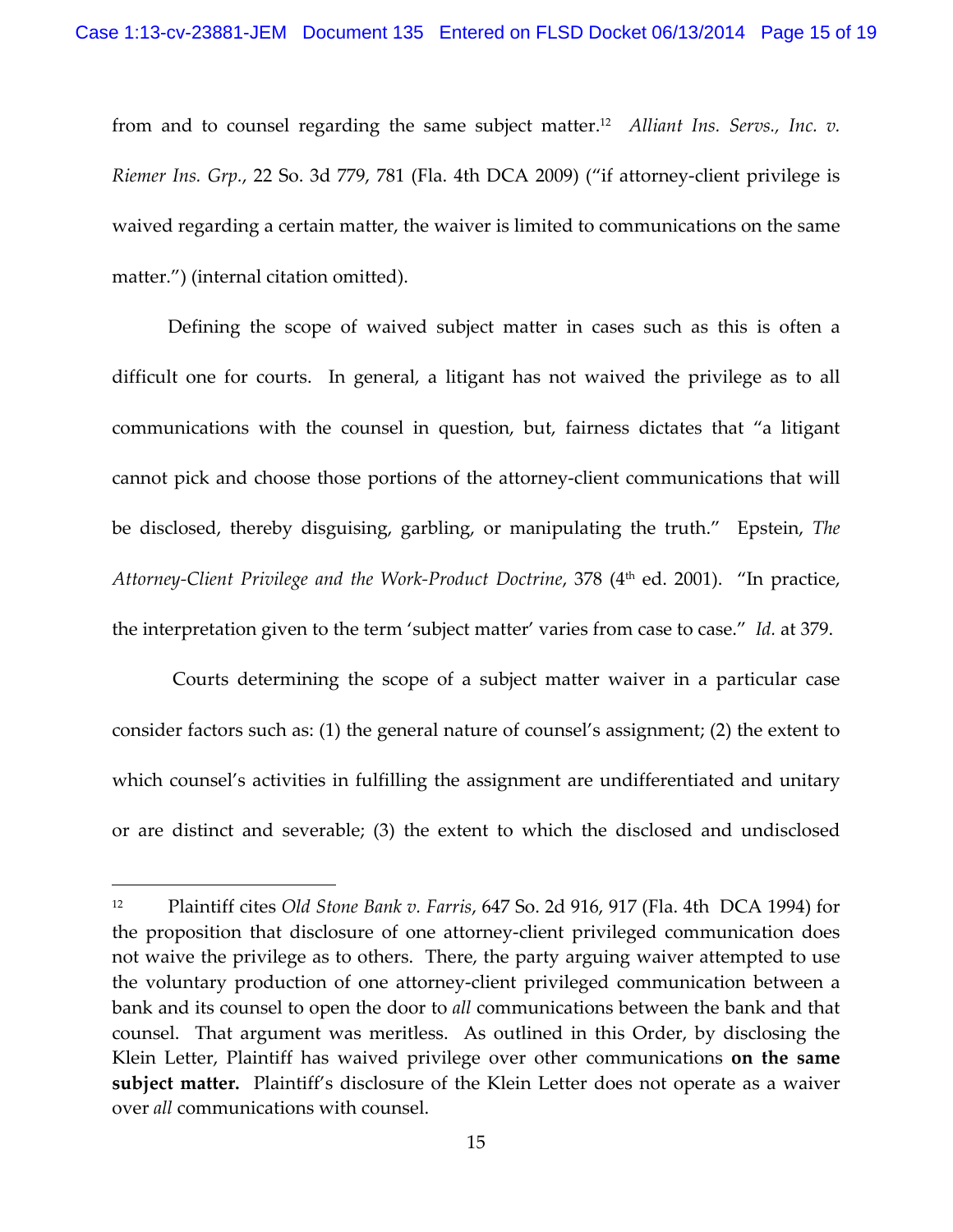communications share, or do not share, a common nexus with a distinct activity; (4) the circumstances in and purposes for which disclosure was made originally; (5) the circumstances in and purposes for which further disclosure is sought; (6) the risks to the interests protected by the privilege if further disclosure were to occur; and (7) the prejudice which might result without disclosure. *United States v. Skeddle*, 989 F. Supp. 917, 918‐19 (N.D. Ohio 1997).

Based on these factors, the Undersigned will limit the scope of the waiver to Conroy Simberg communications to or from Plaintiff that occurred prior to the filing of the underlying state litigation, the Leon Tort Claim. Those communications subject to waiver are further limited to only those pre-suit communications, or parts of communications, that involve pre‐suit analysis of the merits of the Leon Tort Claim. Fairness dictates this result. The disclosure of the Klein Letter should not operate to waive privilege as to other, post-suit communications. But, on the other hand, Defendants have a right, since this single pre‐suit communication has been disclosed, to other pre‐suit communications.

Conroy Simberg's ultimate appraisal of the Leon Tort Claim likely changed during the more-than-three-year period between the issuance of the Klein Letter, which generally describes the Leon Tort Claim as meritless, and the time the Leon Tort Claim was ultimately settled, for several million dollars. At the time the Klein Letter was issued, its purpose and disclosure were to notify Plaintiff's errors and omissions insurer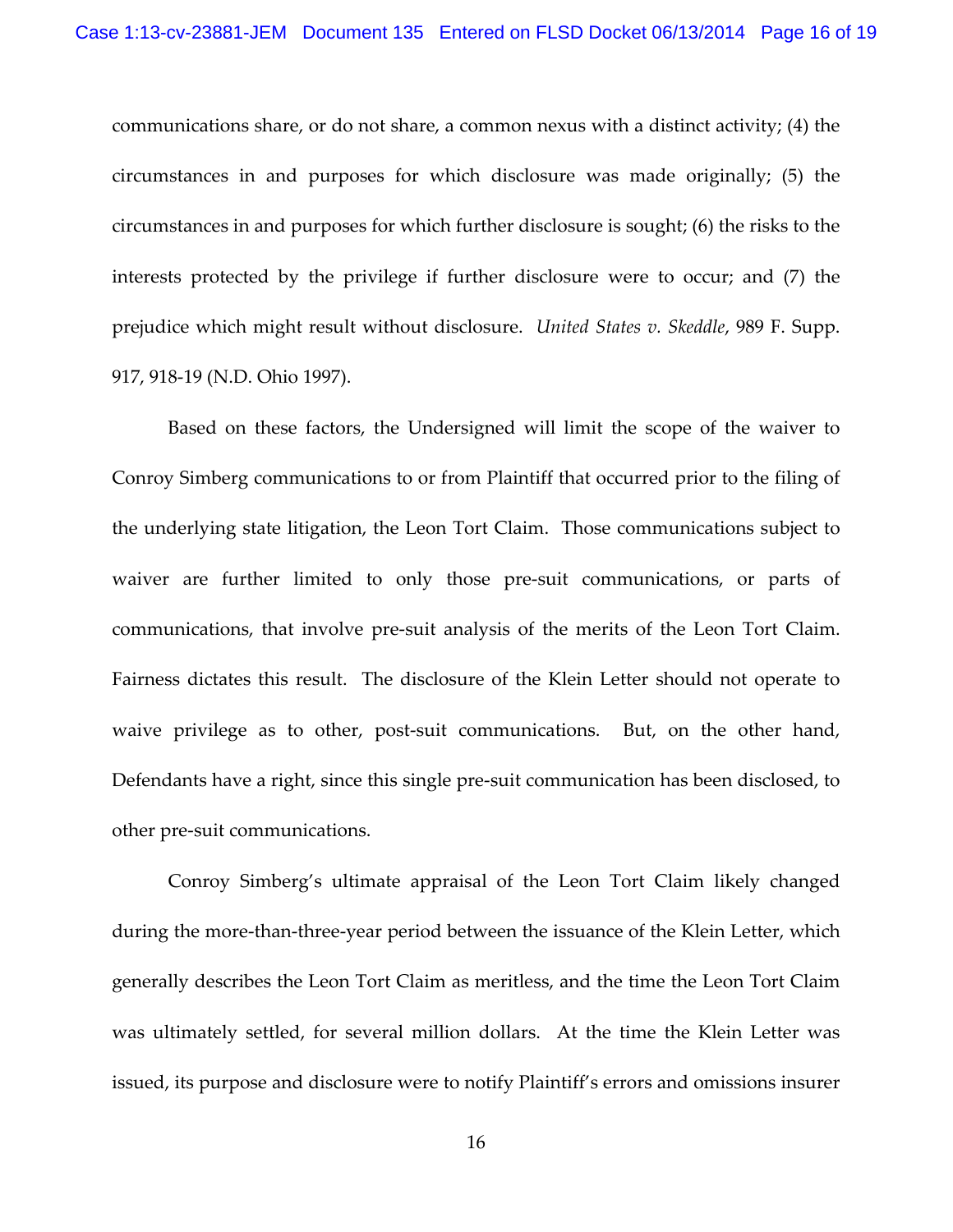of the Leon Tort Claim. This pre‐suit appraisal of the Leon Tort Claim was based on far‐less information than was available once suit was filed, or after litigation had continued for several years. The scope of waiver announced here will strike the proper balance between fairness to the Defendants in this case, considering disclosure to some extent has already occurred, and fairness to the Plaintiff, who should not lose privilege as to all other privileged communications with Conroy Simberg simply by agreeing to the disclosure of the Klein Letter.

**No production of privileged documents will occur at this time, however.** Any production must await resolution of Plaintiff's most recent Motion for Protective Order, which moves for a protective order "against *all* discovery related to the merits of the Leon case, challenging the settlement amount of the Leon case or in any way attempting to relitigate the Leon case." [ECF No. 130, at p. 1] (emphasis added). Depending on the ruling, the Court will, if necessary, order production of privileged documents to occur, consistent with the parameters described above. If the Undersigned grants Plaintiff's motion for protective order, then the documents subject to waiver would be beyond the scope of discovery. On the other hand, an order denying the motion, even in part, would not lead to an off‐limits status of the documents as irrelevant.

# **b. Selective Disclosure Waiver of Work Product Protection Under Federal Law**

The Undersigned finds that the voluntary disclosure of the Klein Letter generates a waiver of work product protection under federal law, but the consequences are limited.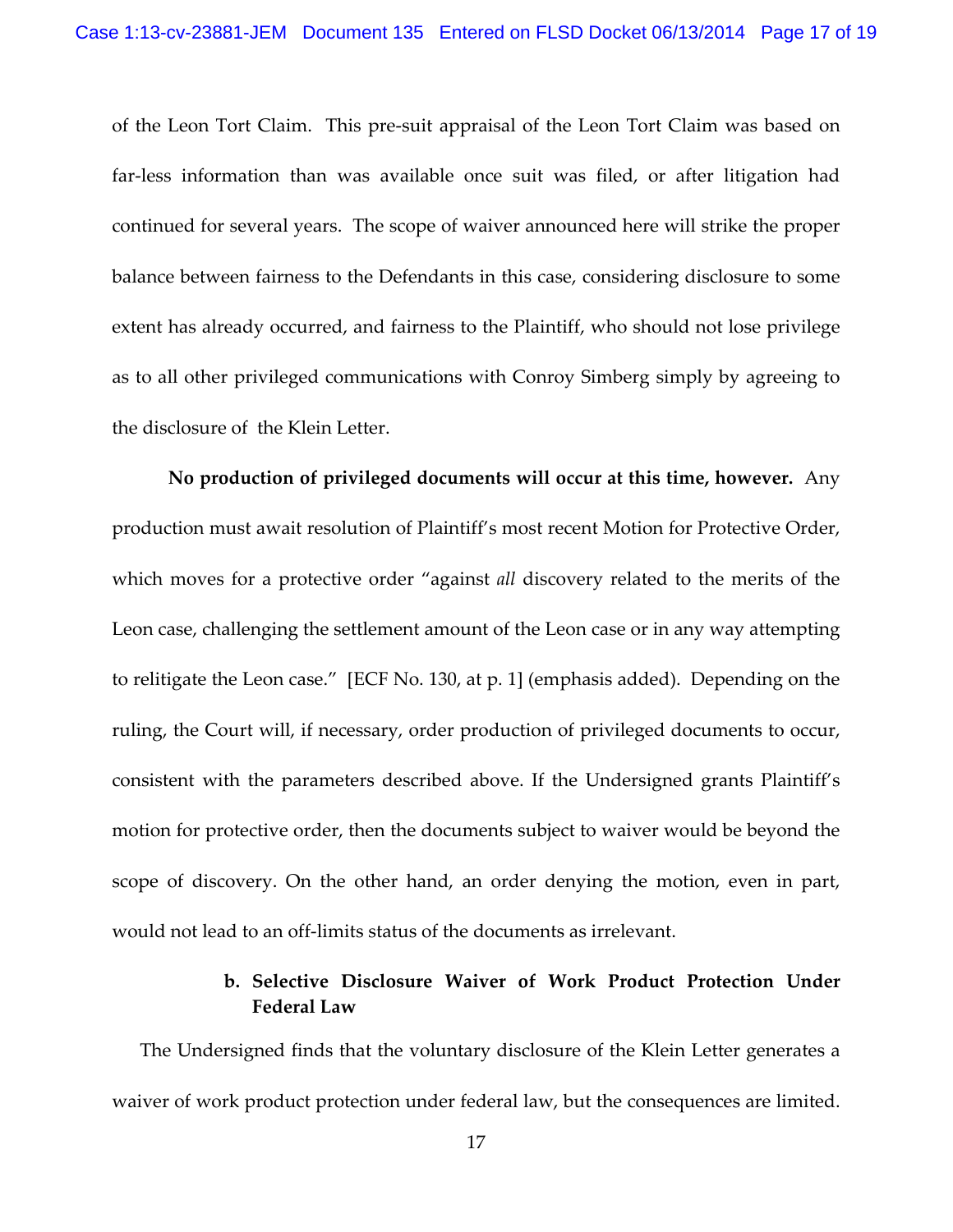The attorney-client privilege and work product protection have different purposes, and

so waiver of one has no bearing on waiver of the other. *Visual Scene, Inc.*, 508 So. 2d at

442 (citing *Transmirra Prods. Corp. v. Monsanto Chem. Co.*, 26 F.R.D. 572, 578 (S.D.N.Y.

1960)).

With work product protected materials, disclosure operates only to waive the protection for the *actual* material disclosed, not other materials. Now-11<sup>th</sup> Circuit-Judge

Rosenbaum, faced with this issue as a magistrate judge, put it this way:

Due to the sensitive nature of work‐product materials and the policy behind maintaining their secrecy, generally speaking, when work‐product protection has been waived, it is "limited to the information actually disclosed, not subject matter waiver." *Continental Casualty Co.,* 537 F. Supp. 2d at 773 (citing *Duplan Corp. v. Deering Milliken, Inc.,* 540 F.2d 1215, 1223 (4th Cir. 1976); Epstein, *The Attorney–Client Privilege and the Work Product Doctrine* 612 (2001) ("[I]nadvertent or even intentional disclosure of work‐product documents will not necessarily constitute waiver as to all such documents."); 6 James Wm. Moore, *et al., Mooreʹs Federal Practice* § 26.70[6][c] (3d ed. 2004) at 26–467 ("A waiver of work‐product protection encompasses only the items actually disclosed. Thus disclosure of some documents does not imply that work product protection has been destroyed for other documents of the same character.")).

*Stern v. OʹQuinn*, 253 F.R.D. 663, 683 (S.D. Fla. 2008). Consequently, Plaintiff's

disclosure generated a waiver of the Klein Letter, but the waiver does not extend to

other documents that are work product protected.

**DONE AND ORDERED** in Chambers, in Miami, Florida, June 13, 2014.

Jonathan Goodman UNITED STATES MAGISTRATE JUDGE